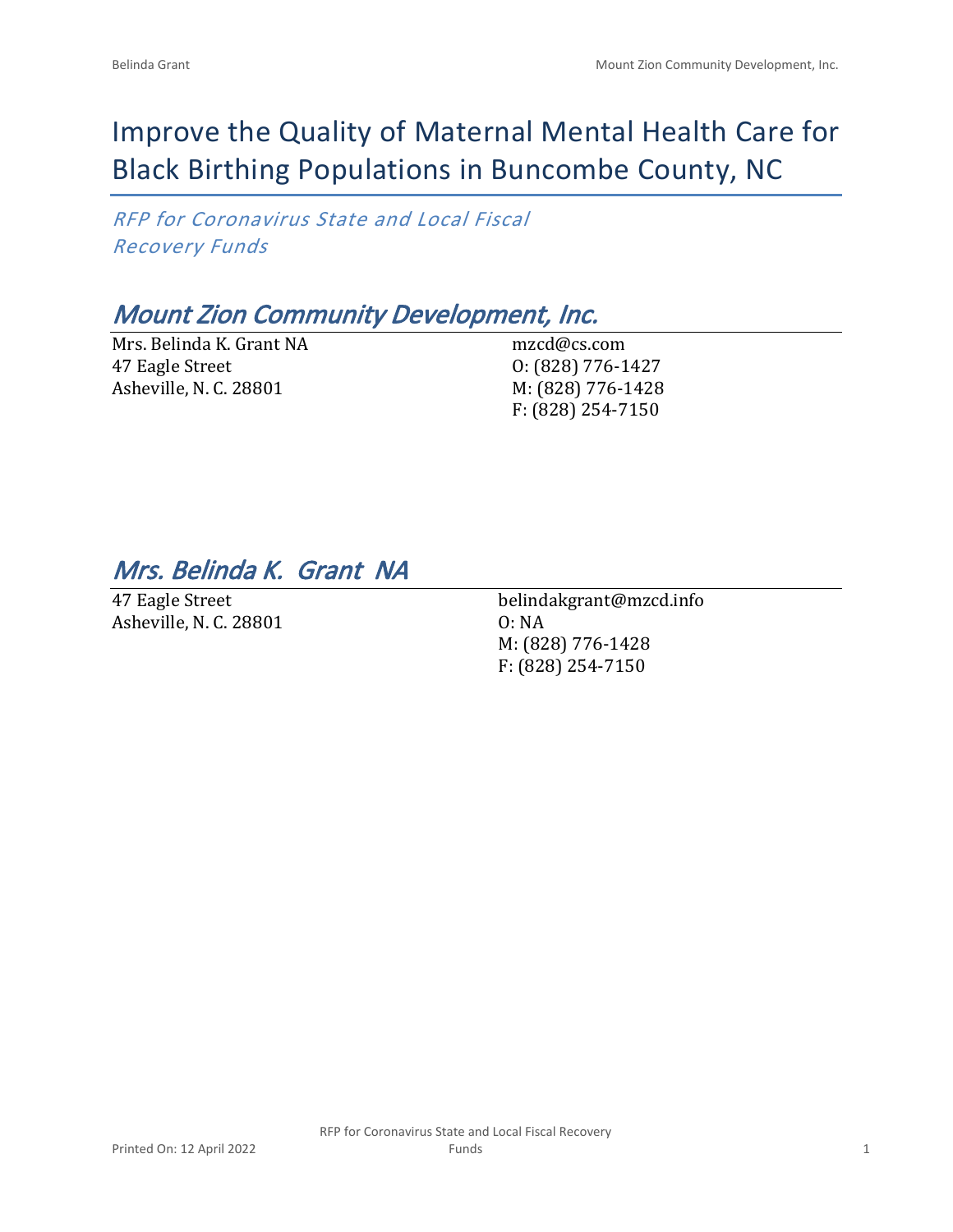# Application Form

# *Question Group*

Buncombe County requests proposals for projects to help the community recover from and respond to COVID-19 and its negative economic impacts.

Buncombe County has been awarded \$50,733,290 in Coronavirus State and Local Fiscal Recovery Funds (Recovery Funding), as part of the American Rescue Plan Act. To date, Buncombe County has awarded projects totaling \$23,093,499, leaving a balance of \$27,639,791 available to award.

Visit [http://www.buncombecounty.org/recoveryfundinghttp://www.buncombecounty.org/recoveryfundingwww.b](http://www.buncombecounty.org/recoveryfunding) [uncombecounty.org/recoveryfundinghttp://www.buncombecounty.org/recoveryfundinghttp://www.buncombeco](http://www.buncombecounty.org/recoveryfunding) [unty.org/recoveryfundinghttp://www.buncombecounty.org/recoveryfundinghttp://www.buncombecounty.org/re](http://www.buncombecounty.org/recoveryfunding) [coveryfunding](http://www.buncombecounty.org/recoveryfunding) for details.

This infusion of federal resources is intended to help turn the tide on the pandemic, address its economic fallout, and lay the foundation for a strong and equitable recovery.

Buncombe County is committed to investing these funds in projects that:

- Align to county strategic plan and community priorities
- Support equitable outcomes for most impacted populations
- Leverage and align with other governmental funding sources
- Make best use of this one-time infusion of resources
- Have a lasting impact

Proposals shall be submitted in accordance with the terms and conditions of this RFP and any addenda issued hereto.

Click [here](https://www.buncombecounty.org/common/purchasing/Buncombe%20Recovery%20Funding%20RFP%202022.pdf) for the full terms and conditions of the RFP

### **Organization Type\***

Nonprofit

### **Nonprofit documentation**

If nonprofit, attach IRS Determination Letter or other proof of nonprofit status.

IRS Confirmation Letter for MZCD 3-21-2018.pdf

### **Name of Project.\***

Improve the Quality of Maternal Mental Health Care for Black Birthing Populations in Buncombe County, NC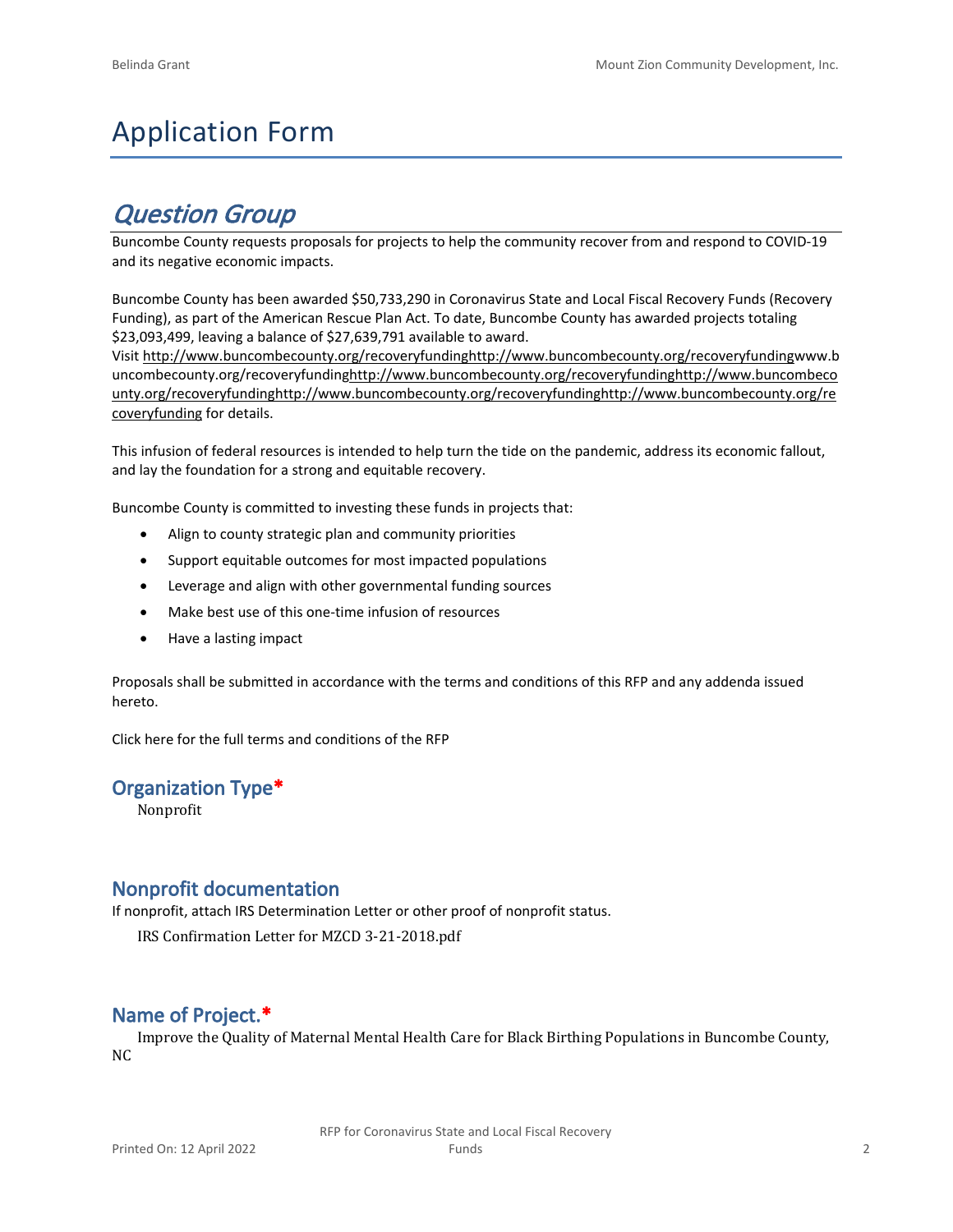#### **New/Updated Proposal\***

Is this a new project proposal or an updated version of a proposal submitted during the earlier (July 2021) Recovery Funding RFP?

Updated version of previously submitted proposal

#### **Amount of Funds Requested\***

\$1,055,000.00

#### **Category\***

Please select one:

- Affordable Housing
- Aging/Older Adults
- Business Support/Economic Development
- Environmental/Climate
- Homelessness
- K-12 Education
- Infrastructure and/or Broadband
- Mental Health/Substance Use
- NC Pre-K Expansion
- **Workforce**

Mental Health/Substance Use

### **Brief Project Description\***

Provide a short summary of your proposed project.

Mount Zion Community Development, Inc. (MZCD) requests funding to strengthen maternal mental health care for Black mothers as part of our health equity program, titled Project NAF (Nurturing Asheville and Area Families). We use evidence-based strategies that strengthen the mental health of Black mothers, while reducing infant mortality and low birthweight births for Black pregnant and post-partum women and their infants in Buncombe County, NC. Our project is aligned with Buncombe County's Community Health Assessment Priorities for 2022-2025 as it relates to mental health, birth outcomes, and infant mortality. In addition, our project compliments the Buncombe County 2025 Strategic Plan by using an equity lens to ensure that healthcare delivery models are culturally responsive to the mental health and pregnancy needs of Black mothers and their infants.

### **Project Plan\***

Explain how the project will be structured and implemented, including timeframe.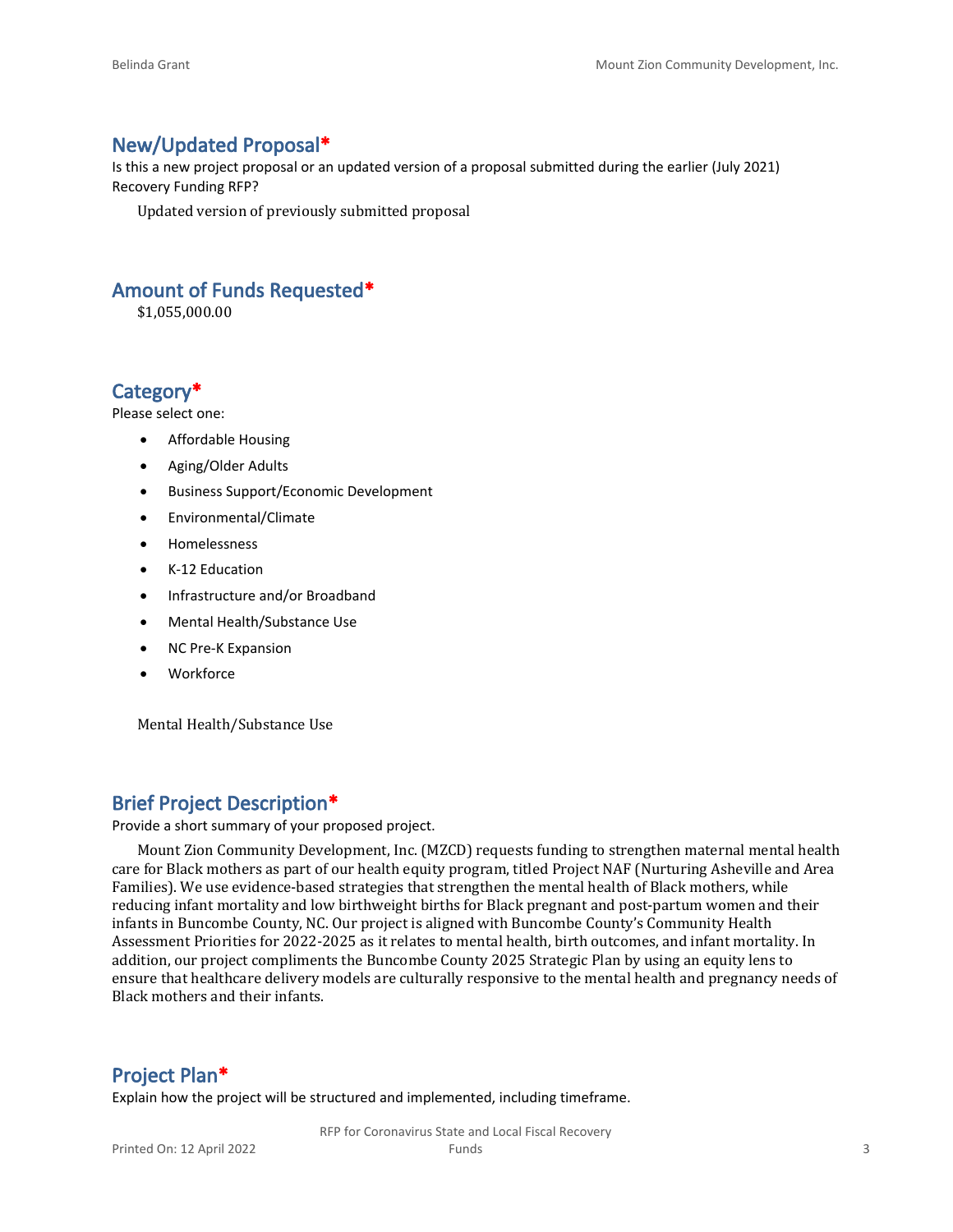#### Project Structure

● Leadership: A team of doulas, community health workers, and a nurse will support the mental health needs of Black pregnant women and their families through home visits, coordination of pregnancy related resources, connections to mental health resources, and emergency funds for basic needs. Notably, doula care and pregnancy home visiting programs are a key strategy identified in the results-based accountability scorecard defined by the Community Health Improvement Project (CHIP) Advisory Committee.

● Maternal Mental Health Advisory Team: Our project will be monitored by a core advisory team comprised of community leaders, doulas, and mental health practitioners.

● Collaborative Partners: Our project will collaborate with SistahsCaring4Sistahs, Homegrown Families, Mothering Asheville, YWCA, Institute for Preventive Healthcare and Advocacy (IFPHA), Mountain Area Pregnancy Support, ABCCM Medical Ministry, MAHEC, Mission Hospital, Historic Black Churches, Buncombe County Health and Human Services, Mountain Area Pregnancy Services (MAPS), WNC Community Foundation, and SPARC Foundation.

#### Implementation Plan

● Activity 1: Provide structured home visits to Black Mothers in partnership with doulas, mental health practitioners, and clinicians to support perinatal and post-partum care to 40 clients each year over the course of three years. (Monthly during all three years of the project)

● Activity 2: Provide monthly stipends and basic needs assistance for mothers to participate in the program. (Monthly during all three years of the project)

● Activity 3: Coordinate strategic partnerships between doulas and mental health providers to strengthen healthcare delivery models that reduce racial disparities in maternal mental health, reproductive health, and infant health outcomes for Black women. (Quarterly advisory team meetings to strategize, monitor, and improve our work plan during all three years of the project)

● Activity 4: Innovate our home visiting program to include partners and children's grandparents in learning new skills to support maternal mental health, healthy pregnancy, and infant development. (Monthly during all three years of the project)

● Activity 5: Create an evaluation and measurement plan in partnership with the NC Center for Health and Wellness. (Establish baseline in year one, measure changes annually, and provide final report by year three)

#### Project Timeframe

We request a three-year grant award to support our work to strengthen maternal mental health and reproductive health for Black birthing populations. This project will address maternal mental health needs by providing access to pregnancy resources and reducing stressors related to pregnancy including anxiety, trauma from labor and delivery, and post-partum depression. Our goals are to support maternal mental health, promote healthy births, reverse infant mortality rates, and increase positive health outcomes for Black women and infants in our region.

#### **Statement of Need\***

Describe the need that this project will address. Include data to demonstrate the need, and cite the source of the data.

Our project will improve the quality of maternal mental health care for Black birthing populations in Buncombe County, NC. We know that gaps in our mental health system are disproportionate for Black birthing populations, who experience higher infant mortality rates, higher rates of traumatic births, and higher maternal mortality rates, according to data from the Centers for Disease Control and Office of Minority Health.

Additionally, a 2021 research study in Health Affairs found that, "Black women experience a higher prevalence of maternal mental health conditions, particularly postpartum depression and anxiety, relative to the US population as a whole. In addition, maternal mental health issues among Black women are largely

RFP for Coronavirus State and Local Fiscal Recovery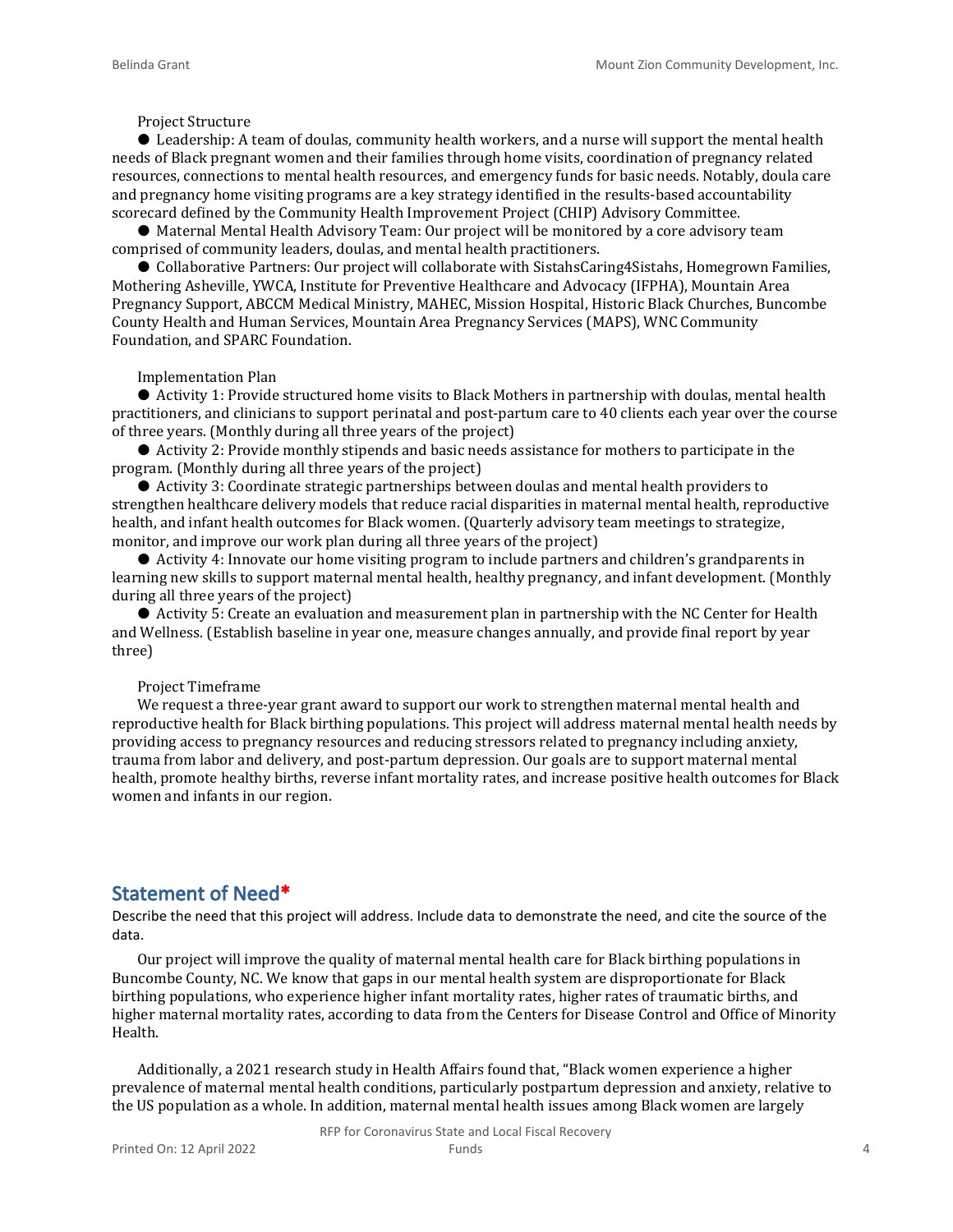underreported, and symptoms often go unaddressed. Structural and social determinants are increasingly recognized as contributing factors to mental health; social and economic disasters exacerbate inequities in mental health outcomes and well-being and have implications for pregnant and postpartum population."

Our local community health research reflects the above findings from national health agencies. The 2018 Buncombe Community Health Assessment found that infant mortality rates for Black babies are more than twice as high as rates for white and Hispanic babies. Since the pandemic, Black mothers in our program have reported an increase in stress, anxiety, and depression during and after their pregnancy; a decrease in access to perinatal and post-partum care; a loss of income due to absence from the workforce; an increase in food insecurity, an increase in housing instability, and an increase in intimate partner violence. Moreover, they have heightened stress due to an increase in racialized hate crimes, police brutality, and white supremacy violence. These racial disparities reflect an urgent need to prioritize and address inequities in maternal mental health care and reproductive healthcare delivery models for Black populations.

#### **Link to COVID-19\***

Identify a health or economic harm resulting from or exacerbated by the public health emergency, describe the nature and extent of that harm, and explain how the use of this funding would address such harm.

The trauma caused by COVID-19 directly correlated with an increase in maternal mental health challenges and maternal and infant health disparities within communities of color in our region. For example, many of our mothers were required to use telemedicine to access perinatal and post-partum doctor appointments and wellness checks for their babies. This shift from an in-person support system to remote support resulted in a decrease in the quality of care received by our clients during their pregnancies and postpartum periods. In addition, we witnessed increases in maternal mental health issues due to heightened anxiety and depression as the virus disrupted the daily lives of our clients and their families. Our clients also reported an increase in domestic violence due to being isolated with abusive partners during the pandemic's lockdown. In terms of economic disparities, we found that many women left the workforce to meet the increased demand for childcare while schools operated remotely during the pandemic.

We will use funds from this grant to address the above challenges by coordinating maternal mental health services and pregnancy services for perinatal and post-partum Black women through our home visiting program. We will provide competitive stipends and emergency assistance support to allow women to fully participate in our program. We will hire Black staff – including doulas, a nurse, and therapists to support our program. We believe this increase in support and representation will help to re-establish trust between pregnant women and the health care system. We will also use these funds to coordinate partnerships between doulas, mental health providers, community leaders, and nonprofits to reduce racial disparities in maternal mental health, reproductive health, and infant mortality.

#### **Population Served\***

Define the population to be served by this project, including volume and demographic characteristics of those served.

Our program participants represent low-income Black women who have been structurally excluded from mental health services, health care delivery models, and pregnancy related resources. These women are strong, resilient, and care deeply for their families' health and well-being. Our program will aim to support 120 Black women and 120 infants over the next 3 years to strengthen maternal mental health and reduce racial disparities in access to maternal and infant healthcare. Specifically, we will hire Black doulas and a Black nurse who can build trust and relationships with our clients due to having shared lived experiences, greater cultural awareness, and deeper understanding of their health challenges. Ultimately, this project will

RFP for Coronavirus State and Local Fiscal Recovery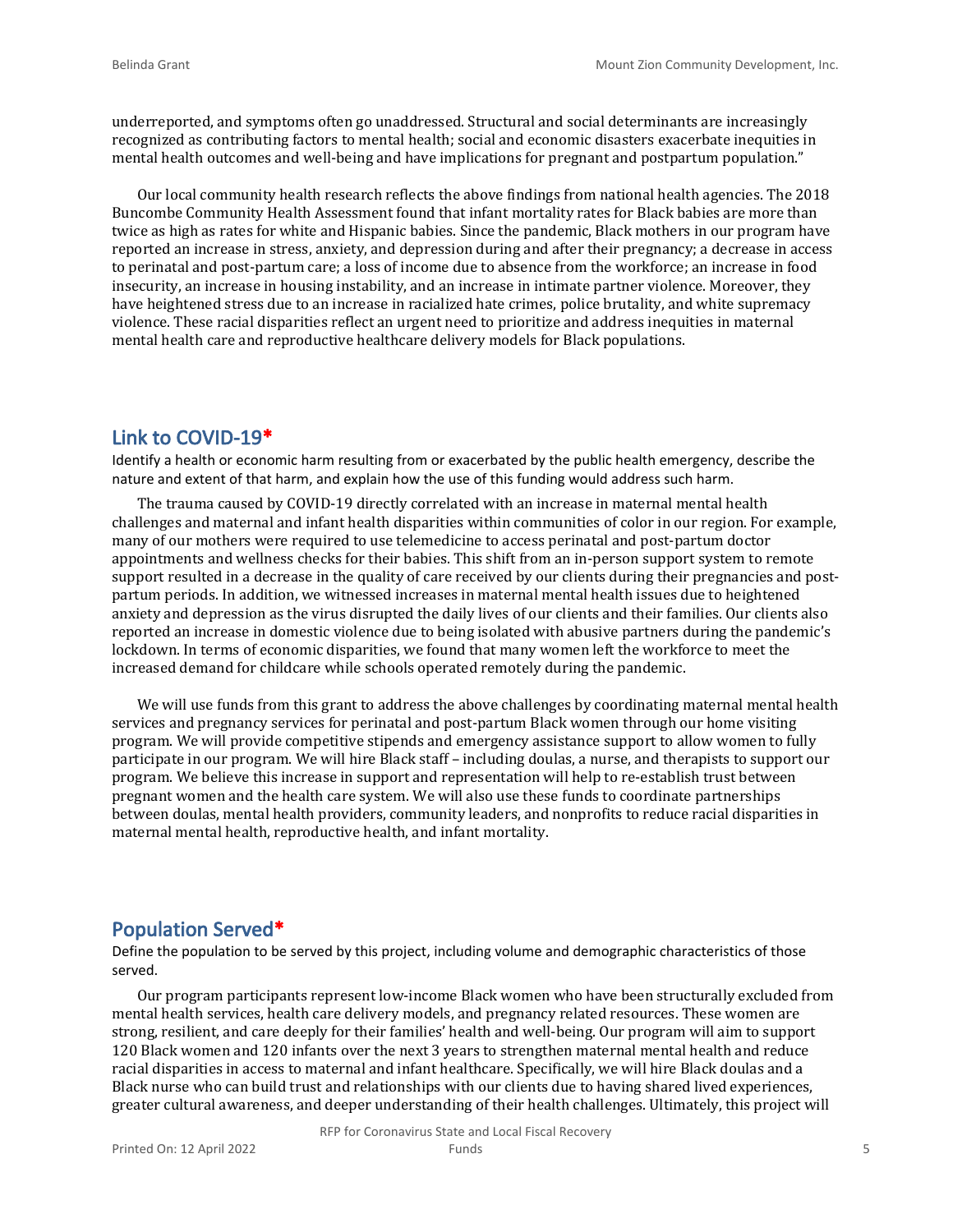improve the quality of maternal mental health care and reproductive health care for Black birthing populations.

### **Results\***

Describe the proposed impact of the project. List at least 3 performance measures that will be tracked and reported. If possible, include baselines and goals for each performance measure.

1. Performance Measure: Number of Black babies, mothers, partners and grandparents served by structured home visits and holistic services.

- o Baseline: 40 babies, 40 mothers, 40 partners and 40 grandparents will be supported in year 1.
- o Goal: 120 babies, 120 mothers, 120 partners and 120 grandparents are supported by the end of year 3.

2. Performance Measure: Percent of mothers who report a decrease in mental health challenges related to anxiety, trauma from labor and delivery, and post-partum depression due to increased support from our team related to pregnancy services and access to mental health resources.

o Baseline: No current baseline data.

o Goal: By the end of the three year period, 75% of participating mothers report increased knowledge of mental health resources, 50% greater access to mental health resources, and 50% greater engagement with mental health resources throughout their pregnancies and over the first year post-partum.

3. Performance Measure: Percent of pregnant Black women served by Project NAF who deliver babies at a healthy weight.

o Baseline: 83.4% of Black babies in Buncombe are born at a healthy weight (compared to 90.7% of White babies, based on the most recent data available for Buncombe County, NC (5 Year Aggregate 2014- 2018, WNC Healthy Impact Data Workbook 2020).

o Goal: By the end of the three year period, increase the percentage of healthy weight births among Black babies served by Project NAF to 90.7%, eliminating the disparity.

4. Performance Measure: Percent of participating mothers, partners and grandparents reporting increased knowledge and skills of contributors and methods to support healthy pregnancy and infant development.

o Baseline: No current baseline data.

o Goal: By the end of year three, 90% of mothers, partners and grandparents have reported an increase in knowledge related to the contributors for a healthy pregnancy and infant development.

#### **Evaluation\***

Describe the data collection, analysis, and quality assurance measures you will use to assure ongoing, effective tracking of contract requirements and outcomes.

We will establish a partnership with the NC Center for Health and Wellness Culture of Results Initiative at UNC Asheville to assist in our data collection, analysis, and evaluation for the three-year period of the grant. The NCCHW Culture of Results team will utilized Results-Based Accountability (RBA) and its data-driven process to prioritize and collect data, and plan, evaluate and improve their strategies. RBA has been recognized by the Center for Disease Control (CDC), the National Institute of Health (NIH), and departments and agencies across North Carolina as an evidence-based model for planning, evaluation, and improvement processes, and it aligns with the Buncombe County Community Health Assessment process.

The research consultants will work with our staff to design the evaluation, develop instruments such as surveys and/or focus group guides, collect and manage data; and report on outcomes. This will include developing quantitative and qualitative research tools to capture the quantity of our services and our impacts. We will use these measures and the story behind the curves to adjust our programmatic strategies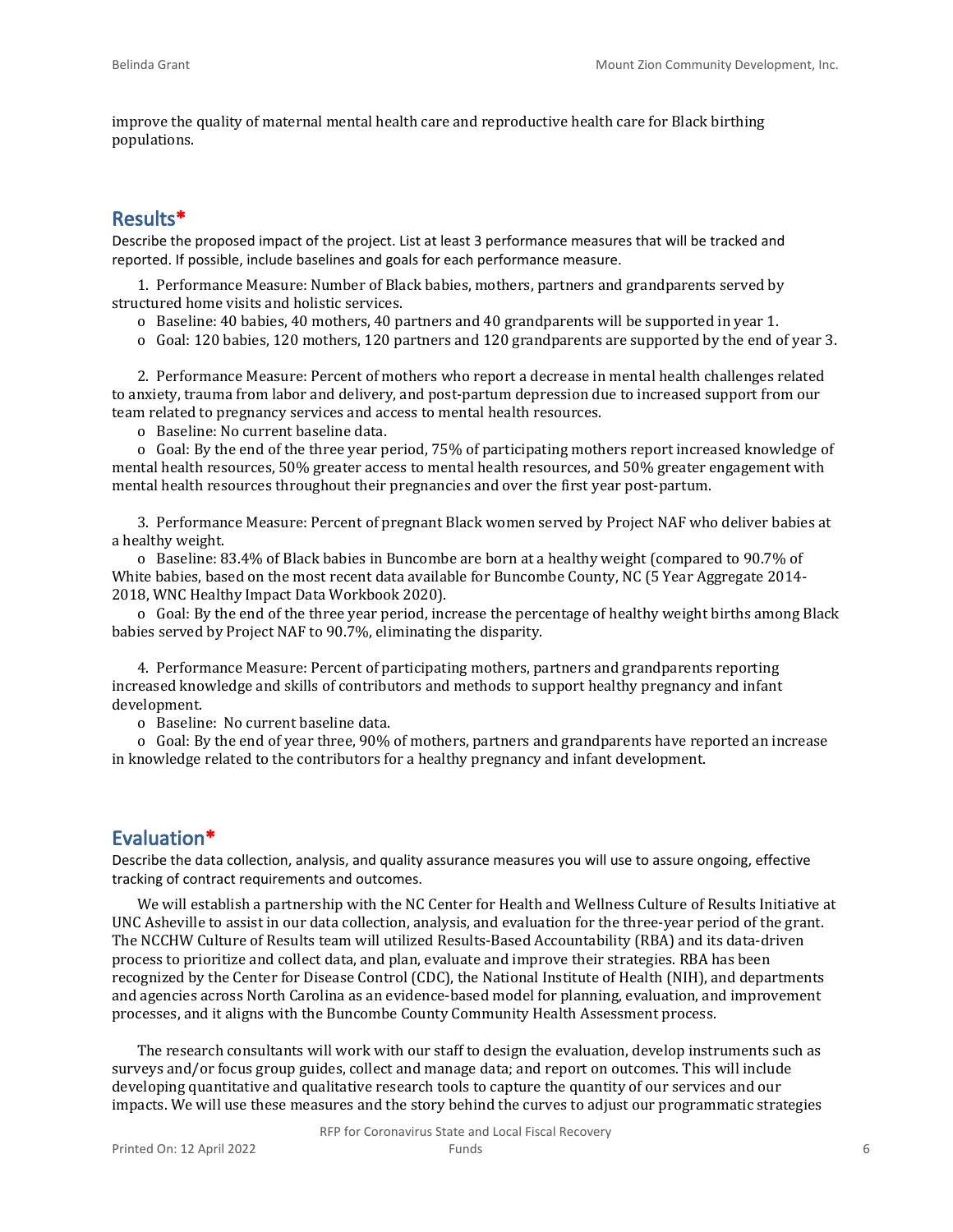based on our progress each year and assure continued quality performance. We will also assess how the COVID-19 pandemic has impacted maternal mental health and reproductive health disparities to understand how our work is contributing to reducing these disparities in the community. We will also request their support for planning and facilitating cross-sector partnership meetings, developing shared strategies, and aligning efforts by multiple agencies to address this issue on a systemic level.

#### **Equity Impact\***

How will this effort help build toward a just, equitable, and sustainable COVID-19 recovery? How are the root causes and/or disproportionate impacts of inequities addressed?

A just, equitable, and sustainable COVID-19 recovery effort must include and prioritize the mental health and reproductive health needs of Black women and their families who have been disproportionately impacted by the virus in Buncombe County. This includes directing resources to families and programs that are explicitly supporting the mental and physical health needs of communities of color. Our program is essential to this recovery effort as we are a Black led team who have a deep level of trust and relationships with directly impacted communities and can ensure Covid relief resources are accountable to their expressed needs. This funding is essential to our growth and sustainability as an organization. We are one of a small number of Black led nonprofits in the region who are embedded within the communities we serve. An equitable COVID-19 recovery must reflect investment in those on the frontlines of community response efforts.

Our project will address the root causes of systemic inequities in maternal mental health and reproductive health in Buncombe County by amplifying the voices and health needs of Black women who are often excluded in healthcare policy decision making spaces. Our project will work on two core equity strategies. The first strategy is providing structured home visits and one on one support to Black pregnant mothers, infants, and their families. This includes hiring Black doulas and a Black nurse, as they can establish more trust with our clients. The second strategy will involve coordinating diverse partnerships to identify gaps in mental health and reproductive health care delivery models that are not culturally responsive to the needs of Black pregnant women. Both strategies are critical for addressing the compounding inequities caused by COVID-19 on maternal mental health and reproductive health at the individual and systemic level.

#### **Project Partners\***

Identify any subcontractors you intend to use for the proposed scope of work. For each subcontractor listed, indicate:

1.) What products and/or services are to be supplied by that subcontractor and;

2.) What percentage of the overall scope of work that subcontractor will perform.

Also, list non-funded key partners critical to project.

Subcontractors:

We will contract with mental health therapists, including "A Therapist Like Me" to connect Black clients to Black therapist and reduce societal stigma surrounding mental health. Comprises 13.7 % of the overall scope of work.

We will contract with Black doulas to provide wrap around support for mothers in our program. Comprises 1.7 % of the overall scope of work.

We will contract with a health agency to provide a Black nurse to work exclusively with our clients. Comprises 14.2 % of the overall scope of work.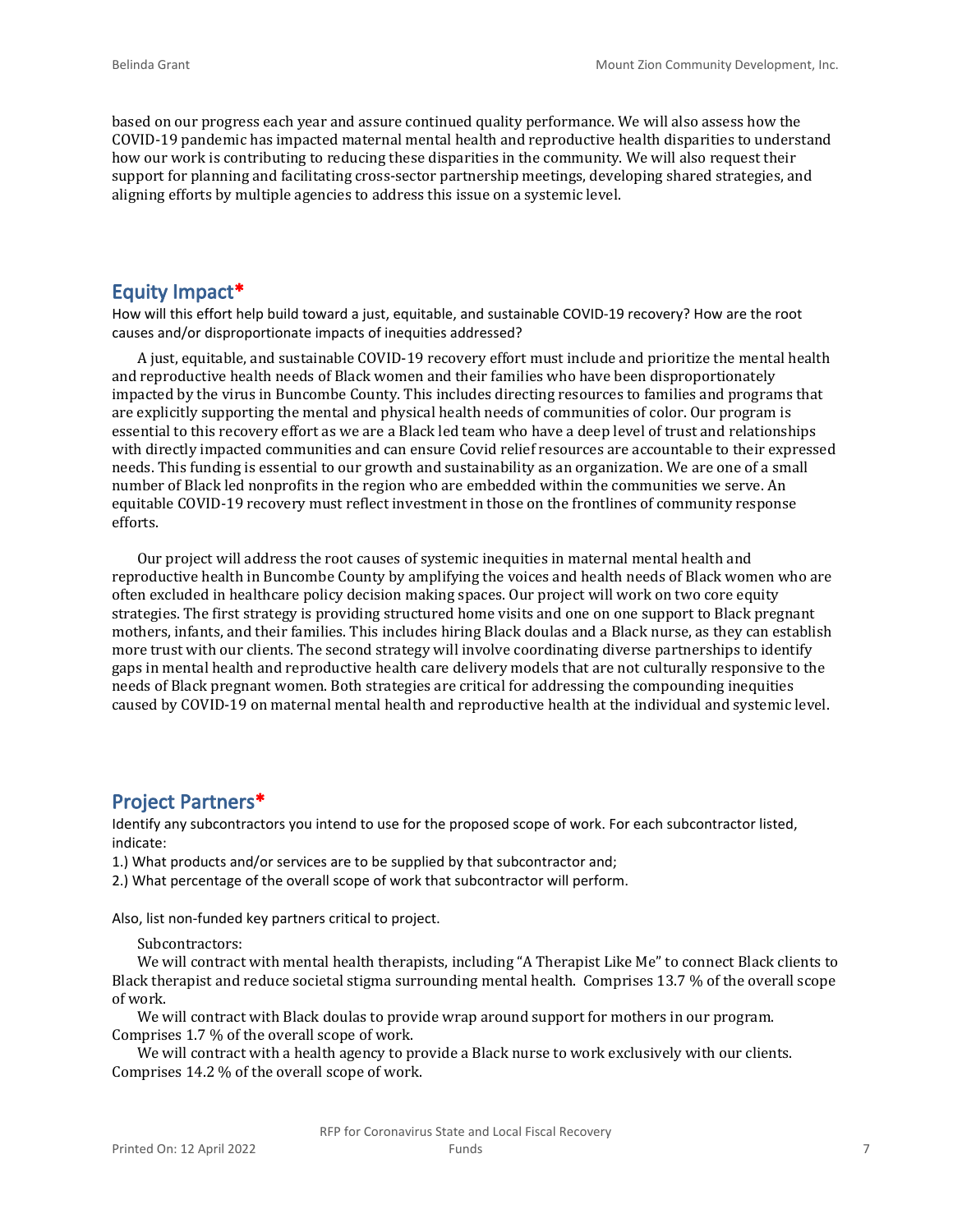We will contract with the NC Center for Health and Wellness Culture of Results Initiative at UNC Asheville to support our data collection, analysis, and quality assurance measures for the three-year period of the grant. Comprises 4.7% of the overall scope of work.

We will contract with a communications firm to expand our presence in the community through social media channels to establish heightened community awareness about maternal mental health and infant and maternal mortality. 10.9% of the overall scope of work.

#### Non-Funded Partners:

Maternal/Child Health: Buncombe County Health and Human Services, MAHEC, WNCHHS, Mountain Area Pregnancy Services, ABCCM Medical Ministry, and Mission Hospital, Institute for Preventive Healthcare and Advocacy, SPARC Foundation.

Doula Partners: Mothering Asheville, Homegrown Families, SistahsCaring4Sistahs

Mental Health Counseling: MAHEC Behavioral Health, Perinatal Emotional Health Network, Asheville Recovery Center, October Road.

Basic Needs & Financial Assistance: Mt. Zion Missionary Baptist Church of Asheville, Inc., YWCA, ABCCM Medical Ministry, Babies Need Bottoms, Buncombe Community Engagement Services, WIC, Eblen Charities, Salvation Army, Foster Memorial, and United Way's 211.

Early Childhood Education: The Community Foundation of Western North Carolina supports our evidence-based program, "Partners for a Healthy Baby" which educates mothers on the importance of Early Childhood Development.

#### **Capacity\***

Describe the background, experience, and capabilities of your organization or department as it relates to capacity for delivering the proposed project and managing federal funds.

Our maternal and child health programs have ensured Black mothers and infants have both pregnancy related resources and maternal mental health resources to enable healthy births and reverse infant mortality rates. Our work uses evidence-based strategies to support up to 40 mothers and their babies to achieve equitable health outcomes each year. Moreover, we have a 20-year legacy of supporting the health and wellbeing of structurally excluded community members in Buncombe County. In addition, we have managed both state and federal funds to support our project from the NC Department of Health and Human Services.

Our Executive Director, Belinda K. Grant serves in a leadership role on the Buncombe County Community Health Improvement Plan Advisory Committee. Notably, she was awarded the Lisa C. Clarke Bridge Builder Award to recognize her work to reduce health disparities, enhance communication between across agencies, and build collaborations that close gaps between health systems in Asheville, NC. In addition, our programmatic team is trained in the evidence-based curriculums, "Partners for a Healthy Birth" and "Circle of Security," which helps caregivers who are parenting children from birth to age 5-6, gain a better understanding of their children's needs and develop a secure attachment and relationship with their children.

We will also hire Black Doulas to connect women in our program to pregnancy and post-partum resources. In addition, we will partner with a health clinic to hire a Black nurse to support women in our program. Finally, we will establish a partnership with Emma Olson, the Director of Partnerships and Evaluation at the NC Center for Health and Wellness at UNC-Asheville as our Project Evaluator. She brings field and educational expertise with advanced degrees as an MPH and MSW. Our operations, financial, and legal organizational team consists of an administrative assistant, receptionist, CPA Corliss & Solomon, PLLC, Roberts and Stevens PA.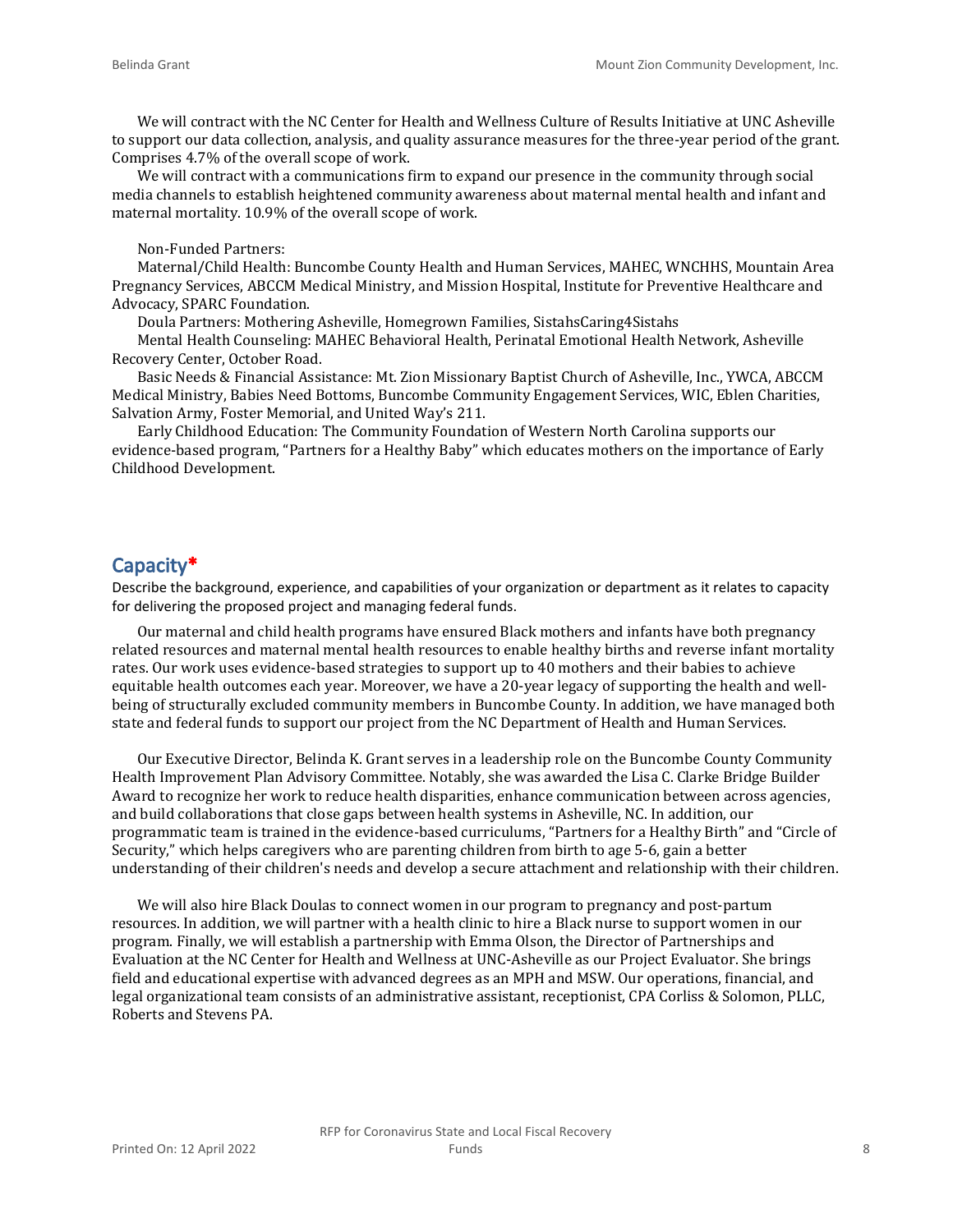#### **Budget\***

Provide a detailed project budget including all proposed project revenues and expenditures, including explanations and methodology. For all revenue sources, list the funder and denote whether funds are confirmed or pending. For project expenses, denote all capital vs. operating costs, and reflect which specific expenses are proposed to be funded with one-time Buncombe County Recovery Funds.

Download a copy of the budget form [HERE](https://buncombecounty.org/common/community-investment/grants/early-childhood-education/Recovery-Funds-budget-template.xlsx). Complete the form, and upload it using the button below.

Recovery Funds Budget.Final 4.12.2022.xlsx

## **Special Considerations\***

Provide any other information that might assist the County in its selection.

In April of 2022, the White House released a proclamation on Black Maternal Health, noting it as a crisis for Black women in our country, who are more than three times as likely to die from pregnancy-related complications as white women, regardless of their income or education. This proclamation calls on us to "improve maternal mental health treatment, bolster community-based programs, train providers, enhance research, and ensure that maternal care is better coordinated." Our project goals meet this call to action. We are dedicated to our work to develop maternal mental health and reproductive health care delivery models that are culturally responsive to the needs of Black pregnant women, infants, and their families. Ultimately, this one-time infusion of resources will greatly strengthen the capacity of our nonprofit to support Black mothers, advocate for inclusive care delivery models, and reduce mental health and reproductive health disparities in our region. Lastly, these resources are particularly vital to overcome the budget setbacks that our nonprofit experienced during the past 2 years of the pandemic.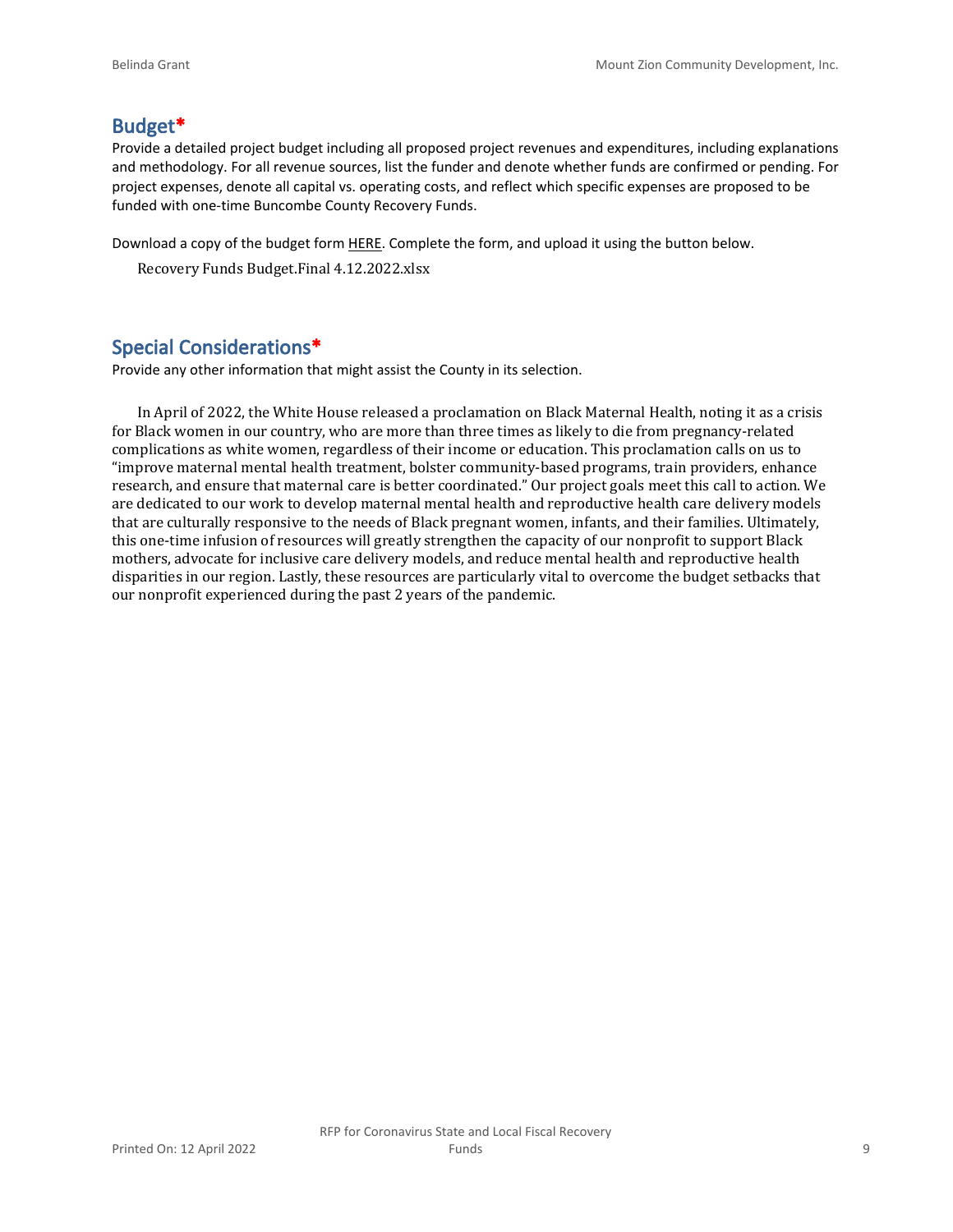# File Attachment Summary

## *Applicant File Uploads*

- IRS Confirmation Letter for MZCD 3-21-2018.pdf
- Recovery Funds Budget.Final 4.12.2022.xlsx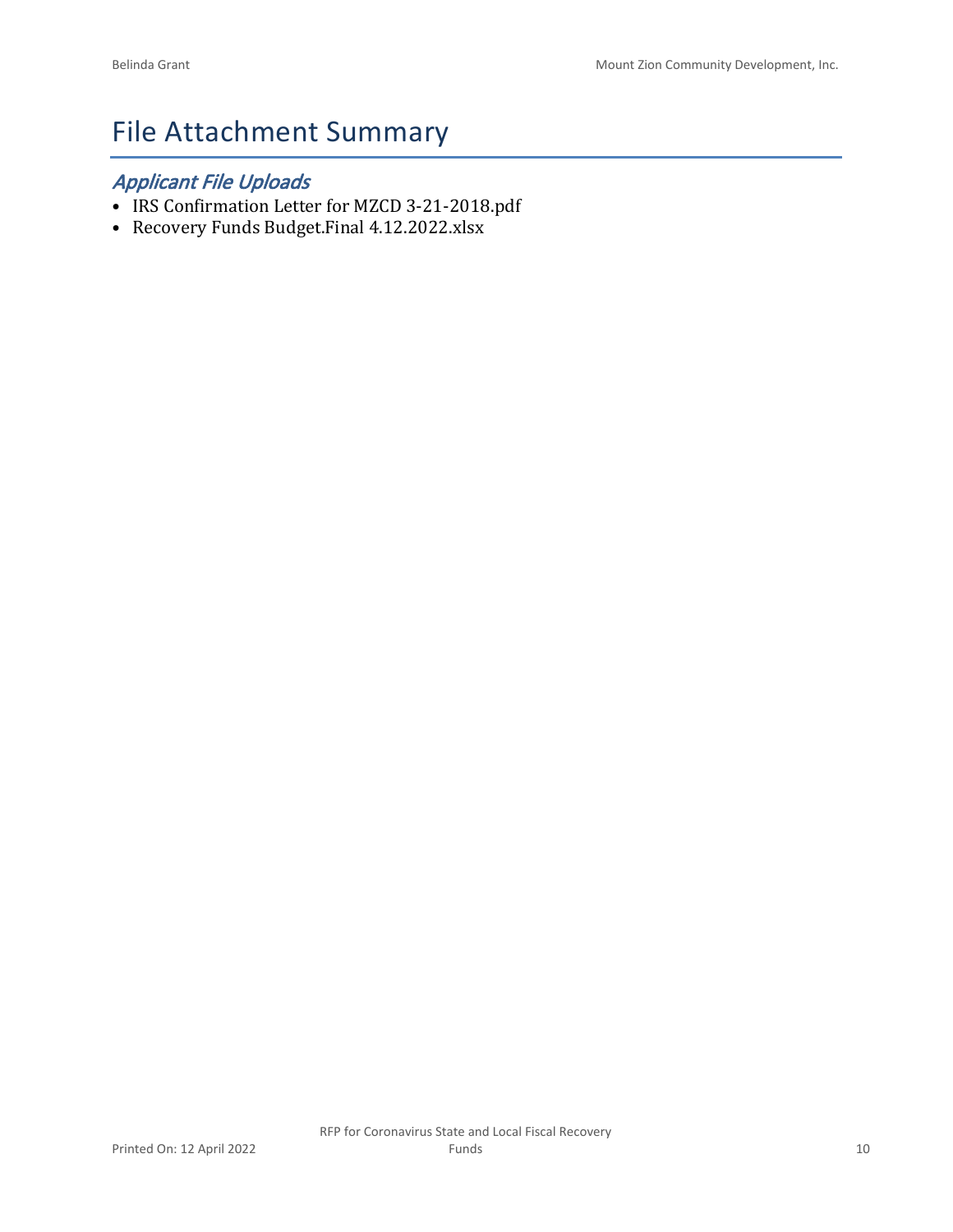Director, Exempt Organizations Department of the Treasury

**Date:** DEC 06 200

48 Patton Avenue Suite 400 Ashville, NC 28801 C/O Jacquelyn M. Webb Mount Zion Community Development Inc

Contact Telephone Number:

(877) 829-5500

Contact Person - ID Number:

Eric J Bertelsen - 31-07577

Document Locator Number;<br>201237001

Employer Identification Number:

56-2018982

Cincinnati, OH 45291

P.O. Box 2508

Internal Revenue Service

Dear Sir or Madam:

organization as one that is not a private foundation within the meaning of section 509(a) of the Internal Revenue Code. You are not a private foundation because you are an organization of the type described in sections 50 Based on the information you recently submitted, we have classified your

organization described in section 501(c)(3) is still in effect Your exempt status under section 501(a) of the Internal Revenue Code as an

exempt status and foundation status as you have stated. If your sources of support, or your purposes, character, or method of operation change, please let us know so we can consider the effect of the change on your This classification is based on the assumption that your operations will continue

organization was presumed to be a private foundation. This letter supersedes any previous letter or notice we have issued in which your

you would no longer be classified as a section 509(a)(1) organization. if he or she acquired knowledge that the internal Revenue Service had given notice that material change on the part of the organization that resulted in your loss of such status, or was in part responsible for, or was aware of, the act or failure to act, or the substantial or Revenue Service publishes notice to the contrary. However, if you lose your section  $SOS(\alpha)(1)$  status, a grantor or contributor may not rely on this determination if he or she Grantors and contributors may rely on this determination unless the linternal

such as by posting them on the Internet (World Wide Web). You may be liable for a penalty of \$20 a day for each day you do not make these documents available for a inspection (up to a maximum of  $\hat{s}$ 10,000 in the case of an annual return). you to provide copies of public inspection documents that are made widely available, reproduction and actual postage costs for the copied materials. suporting documents and this exemption letter to any individual who requests such documents in person or in writing. You can charge only a reasonable fee for The law requires you to make you tamual return available for public inspection without charge for three years after the due date of the return. You are also required to make available for three years after the due date of The law does not require

Letter 1078 (DO/CG) Modified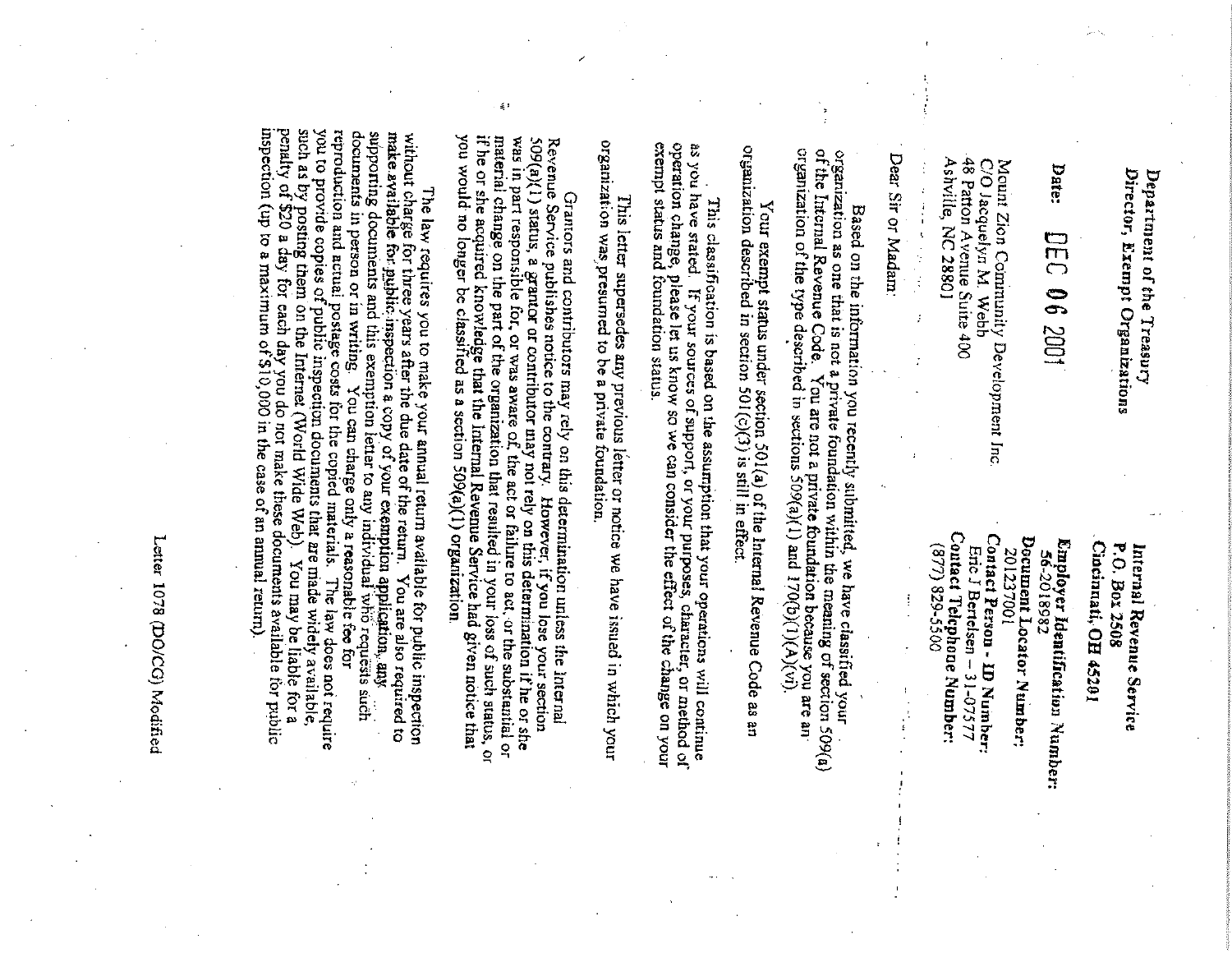Enter Name of Organization

 $\frac{1}{2}$ 

Because this letter could help resolve any questions about your private foundation status, please keep it in your permanent records.

We have sent a copy of this letter to your representative as indicated in your power of attorney.

If you have any questions, please contact the person whose name, identification number and telephone number are shown in the heading of this letter.

Sincerely yours, i<br>S

 $\frac{1}{2}$ 

Director, Exempt Organizations

 $\mathcal{L}_\mathrm{c}$ 

Letter 1078 (DO/CG) Modified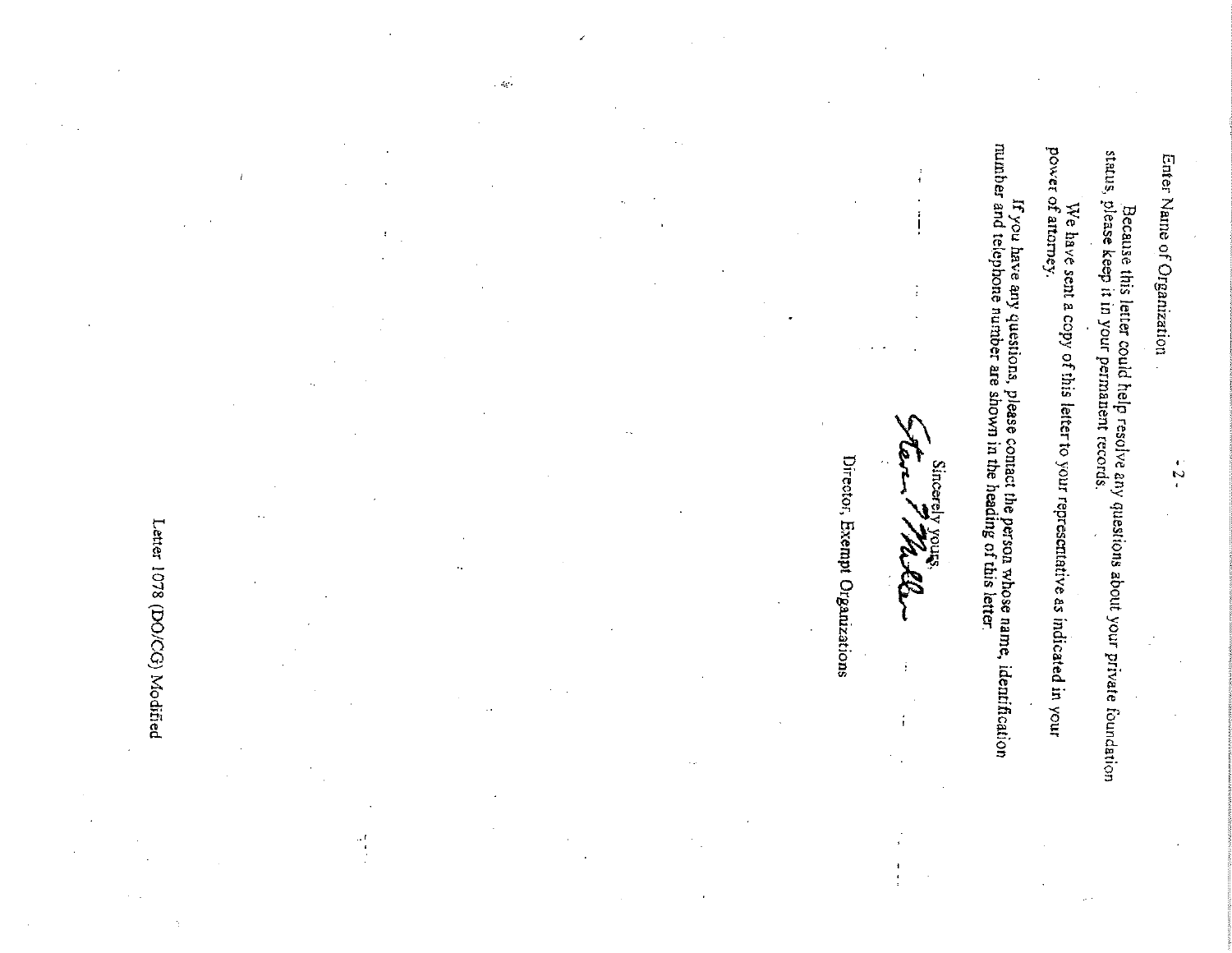#### **Coronavirus State and Local Fiscal Recovery Funds Proposed Project Budget**

| <b>Organization Name:</b>                             |  | Mount Zion Community Development, Inc.                                                                   |                      |                              |                                                                                   |
|-------------------------------------------------------|--|----------------------------------------------------------------------------------------------------------|----------------------|------------------------------|-----------------------------------------------------------------------------------|
| <b>Project Name:</b>                                  |  | Improve the Quality of Maternal Mental Health Care for Black Birthing Populations in Buncombe County, NC |                      |                              |                                                                                   |
| Amount Requested:                                     |  | \$1,055,000.00 over the course of 3 years                                                                |                      |                              |                                                                                   |
|                                                       |  |                                                                                                          |                      |                              |                                                                                   |
| Proposed Project Revenue Funder                       |  |                                                                                                          | <b>Amount</b>        | <b>Confirmed or Pending?</b> | <b>Notes</b>                                                                      |
| Proposed Buncombe COVID Recovery Funds: Proposed      |  |                                                                                                          | 1,055,000.00 Pending |                              | One time infusion of resources to advance our work over the next 3 years.         |
| Buncombe County: Project NAF Nurturing Area Families  |  |                                                                                                          |                      | 135,000 Pending              |                                                                                   |
| Buncombe County: SDoH                                 |  |                                                                                                          |                      | 45,000 Confirmed             |                                                                                   |
| Buncombe County Strategic Partnerships Grant          |  |                                                                                                          |                      | 150,000 Confirmed            |                                                                                   |
| City of Asheville                                     |  |                                                                                                          |                      | 75,000 Pending               |                                                                                   |
| Community Foundation of WNC                           |  |                                                                                                          |                      | 150,000 Confirmed            |                                                                                   |
| Dogwood Health Trust                                  |  |                                                                                                          |                      | 600,000 Pending              | Pre-Application approved. Site Visit conducted for Proposal                       |
| Fundraising                                           |  |                                                                                                          |                      | 450,000 Pending              | Commitment from First Citizens and Advent Health                                  |
| Mt. Zion Missionary Baptist Church of Asheville, Inc. |  |                                                                                                          |                      | 14,400 Confirmed             |                                                                                   |
| NCDHHS Healthy Beginnings: Project NAF                |  |                                                                                                          | 240,000              | Confirmed                    | Project NAF Program to impact infant mortality, low birth weight, pre-term births |
| MZCD Board Contributions & Individual Donations       |  |                                                                                                          |                      | 7,275 Confirmed              |                                                                                   |
| <b>WNC Bridge Foundation</b>                          |  |                                                                                                          |                      | 150,000 Pending              | Pre-Application approved. Site Visit conducted for Proposal                       |
|                                                       |  |                                                                                                          |                      |                              |                                                                                   |
|                                                       |  | Total s                                                                                                  | 3,071,675.00         |                              |                                                                                   |

| <b>Proposed Project Expenses</b>                      |          | <b>Proposed Recovery Funds</b> | Other Funds |                   | Total |            | Capital or Operating Expense?  | <b>Notes</b>                                                                                                                                                                                                      |
|-------------------------------------------------------|----------|--------------------------------|-------------|-------------------|-------|------------|--------------------------------|-------------------------------------------------------------------------------------------------------------------------------------------------------------------------------------------------------------------|
| MCZD Executive Director Salary                        | s        | $84,000.00$ $\sqrt{\ }$        |             | 168,000.00 \$     |       |            | 252,000.00   Operating Expense | .25 FTE of 84,000 covered by this grant<br>(includes medical, dental, retirement, and death<br>insurance)                                                                                                         |
| Project NAF Case Manager                              | s        | $53.000.00$ S                  |             | $109.000.00$ \ \$ |       |            | 162.000.00   Operating Expense | .25 FTE of 53,000 covered by this grant<br>(includes medical, dental, retirement, and death<br>insurance)                                                                                                         |
| Project NAF Case Manager #2                           |          |                                | S           | $109,000.00$ \\$  |       |            | 109,000.00   Operating Expense | .25 FTE of 53,000 covered by this grant<br>(includes medical, dental, retirement, and death<br>insurance)                                                                                                         |
| Project NAF Resource Navigator                        | s        | $53,000.00$ $\sqrt{\$}$        |             | $109,000.00$ \$   |       | 162,000.00 | <b>Operating Expense</b>       | .25 FTE of 53,000 covered by this grant<br>(includes medical, dental, retirement, and death<br>insurance)                                                                                                         |
| Administrative Assistant                              | s        | $40.000.00$ S                  |             | $110.000.00$   \$ |       |            | 150,000.00   Operating Expense | .25 FTE of 40,000 covered by this grant<br>(includes medical, dental, retirement, and death<br>insurance)                                                                                                         |
| <b>MCZD Receptionist</b>                              | s        | $40,000.00$ $\sqrt{\$}$        |             | $110.000.00$   \$ |       | 150,000.00 | <b>Operating Expense</b>       | .25 FTE of 40,000 covered by this grant<br>(includes medical, dental, retirement, and death<br>insurance)                                                                                                         |
| Nurse (BSN)                                           | S        | $150.000.00$ S                 |             | $150.000.00$ \ \$ |       | 300,000.00 | Operating Expense              | Full Time Position at 100,000 a year, covered<br>by this grant (includes medical, dental,<br>retirement, and death insurance)                                                                                     |
| <b>Technical Assistance for Project</b><br>Evaluation | <b>s</b> | $50,000.00$ $\sqrt{\ }$        |             | $25,000.00$ \$    |       | 75,000.00  | <b>Operating Expense</b>       | Between 15 to 20 hours a month of support<br>from NC Center for Health and Wellness<br>Culture of Results Initiative at UNCA-Asheville                                                                            |
| Travel                                                |          | $20.000.00$ S                  |             | $20,000.00$ \$    |       |            | 40,000.00   Operating Expense  | Staff Mileage Reimbursement. Cost of Church<br>van for participant pick-up for education<br>sessions. Cost of Uber services to limit<br>transportation barriers for medical<br>prenatal/postnatal health services |

┱